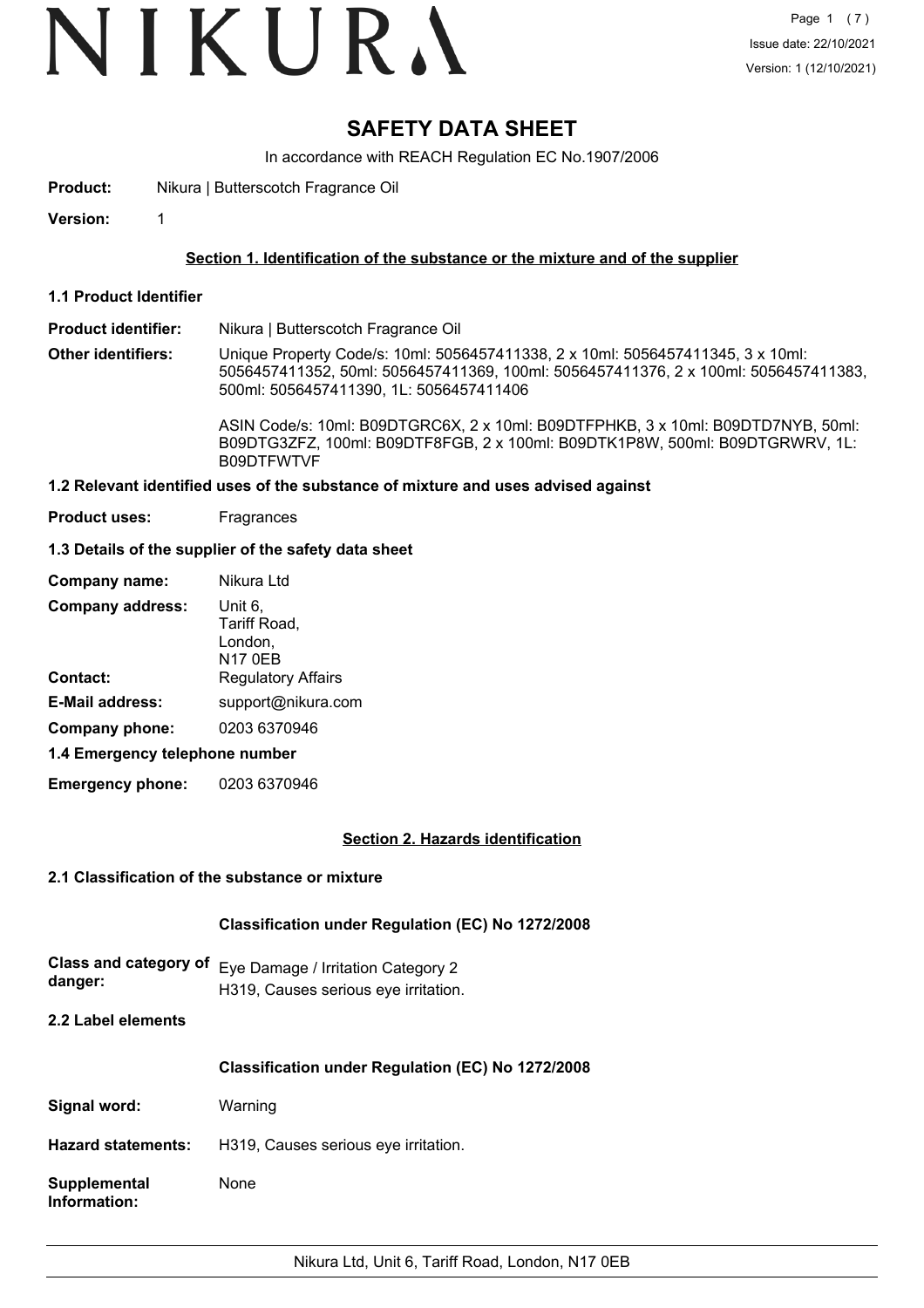# **SAFETY DATA SHEET**

In accordance with REACH Regulation EC No.1907/2006

| <b>Product:</b>                     | Nikura   Butterscotch Fragrance Oil                                                                                                                                                                                                                                                                                                                              |  |
|-------------------------------------|------------------------------------------------------------------------------------------------------------------------------------------------------------------------------------------------------------------------------------------------------------------------------------------------------------------------------------------------------------------|--|
| <b>Version:</b>                     | 1                                                                                                                                                                                                                                                                                                                                                                |  |
| <b>Precautionary</b><br>statements: | P264, Wash hands and other contacted skin thoroughly after handling.<br>P280, Wear protective gloves/eye protection/face protection.<br>P305/351/338, IF IN EYES: Rinse cautiously with water for several minutes. Remove contact<br>lenses, if present and easy to do. Continue rinsing.<br>P337/313, If eye irritation persists: Get medical advice/attention. |  |
| Pictograms:                         |                                                                                                                                                                                                                                                                                                                                                                  |  |
| 2.3 Other hazards                   |                                                                                                                                                                                                                                                                                                                                                                  |  |
| Other hazards:                      | None                                                                                                                                                                                                                                                                                                                                                             |  |
|                                     |                                                                                                                                                                                                                                                                                                                                                                  |  |

# **Section 3. Composition / information on ingredients**

## **3.2 Mixtures**

## **Contains:**

| <b>Name</b>     | <b>CAS</b> | EC        | <b>REACH Registration</b><br>No. | %          | <b>Classification for</b><br>(CLP) 1272/2008 |
|-----------------|------------|-----------|----------------------------------|------------|----------------------------------------------|
| <b>Vanillin</b> | 121-33-5   | 204-465-2 |                                  | $10 - 20%$ | <b>IEve Irrit. 2:H319.-</b>                  |

## **Substances with Community workplace exposure limits:**

Not Applicable

**Substances that are persistent, bioaccumulative and toxic or very persistent and very bioaccumulative, greater than 0.1%:**

Not Applicable

# **Section 4. First-aid measures**

## **4.1 Description of first aid measures**

| Inhalation:           | Remove from exposure site to fresh air, keep at rest, and obtain medical attention.                                                 |
|-----------------------|-------------------------------------------------------------------------------------------------------------------------------------|
| Eye exposure:         | IF IN EYES: Rinse cautiously with water for several minutes. Remove contact lenses, if present<br>and easy to do. Continue rinsing. |
| <b>Skin exposure:</b> | Remove contaminated clothes. Wash thoroughly with soap and water. Contact physician if<br>irritation persists.                      |
| Ingestion:            | Rinse mouth with water and obtain medical attention.                                                                                |

# **4.2 Most important symptoms and effects, both acute and delayed**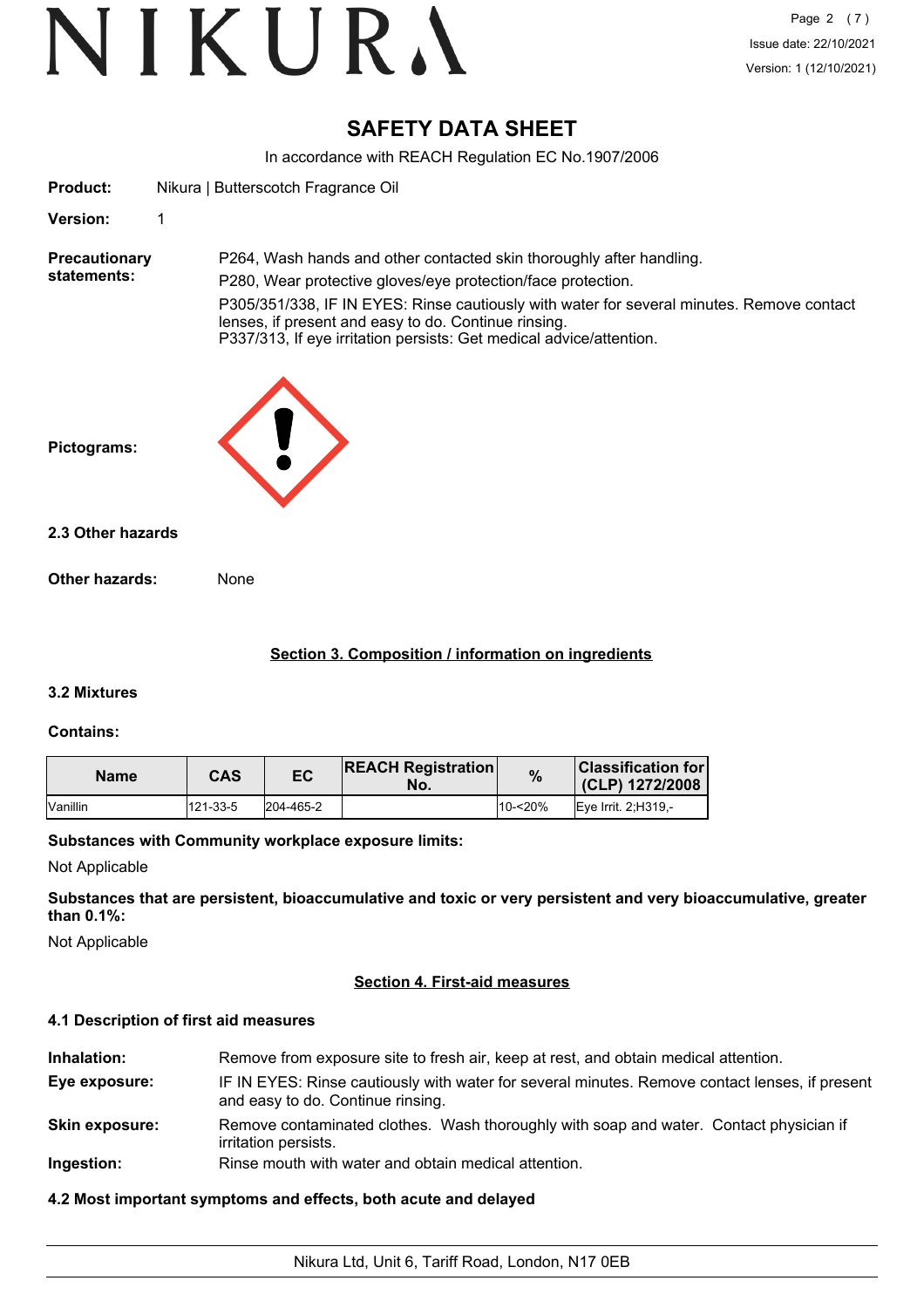# VIKURA

Page 3 (7) Issue date: 22/10/2021 Version: 1 (12/10/2021)

# **SAFETY DATA SHEET**

In accordance with REACH Regulation EC No.1907/2006

**Product:** Nikura | Butterscotch Fragrance Oil

**Version:** 1

Causes serious eye irritation.

# **4.3 Indication of any immediate medical attention and special treatment needed**

None expected, see Section 4.1 for further information.

# **SECTION 5: Firefighting measures**

## **5.1 Extinguishing media**

Suitable media: Carbon dioxide, Dry chemical, Foam.

## **5.2 Special hazards arising from the substance or mixture**

In case of fire, may be liberated: Carbon monoxide, Unidentified organic compounds.

# **5.3 Advice for fire fighters:**

In case of insufficient ventilation, wear suitable respiratory equipment.

# **Section 6. Accidental release measures**

## **6.1 Personal precautions, protective equipment and emergency procedures:**

Avoid inhalation. Avoid contact with skin and eyes. See protective measures under Section 7 and 8.

## **6.2 Environmental precautions:**

Keep away from drains, surface and ground water, and soil.

## **6.3 Methods and material for containment and cleaning up:**

Remove ignition sources. Provide adequate ventilation. Avoid excessive inhalation of vapours. Contain spillage immediately by use of sand or inert powder. Dispose of according to local regulations.

## **6.4 Reference to other sections:**

Also refer to sections 8 and 13.

## **Section 7. Handling and storage**

## **7.1 Precautions for safe handling:**

Keep away from heat, sparks, open flames and hot surfaces. - No smoking. Use personal protective equipment as required. Use in accordance with good manufacturing and industrial hygiene practices. Use in areas with adequate ventilation Do not eat, drink or smoke when using this product.

## **7.2 Conditions for safe storage, including any incompatibilities:**

Store in a well-ventilated place. Keep container tightly closed. Keep cool. Ground/bond container and receiving equipment. Use explosion-proof electrical, ventilating and lighting equipment. Use only non-sparking tools. Take precautionary measures against static discharge.

Nikura Ltd, Unit 6, Tariff Road, London, N17 0EB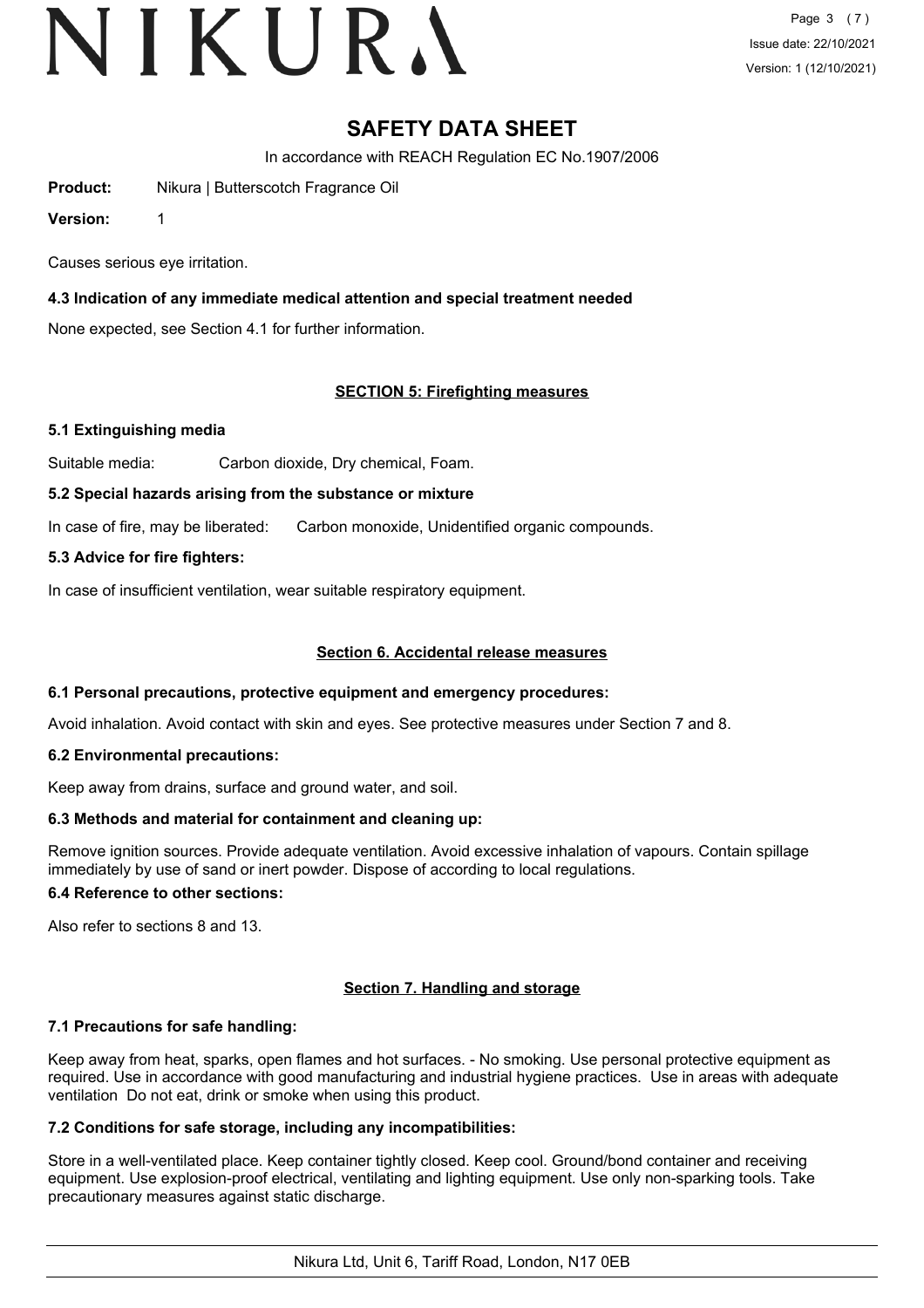# VIKURA

# **SAFETY DATA SHEET**

In accordance with REACH Regulation EC No.1907/2006

**Product:** Nikura | Butterscotch Fragrance Oil

**Version:** 1

# **7.3 Specific end use(s):**

Fragrances: Use in accordance with good manufacturing and industrial hygiene practices.

# **Section 8. Exposure controls/personal protection**

## **8.1 Control parameters**

Workplace exposure limits: Not Applicable

# **8.2 Exposure Controls**

# **Eye / Skin Protection**

Wear protective gloves/eye protection/face protection

# **Respiratory Protection**

Under normal conditions of use and where adequate ventilation is available to prevent build up of excessive vapour, this material should not require special engineering controls. However, in conditions of high or prolonged use, or high temperature or other conditions which increase exposure, the following engineering controls can be used to minimise exposure to personnel: a) Increase ventilation of the area with local exhaust ventilation. b) Personnel can use an approved, appropriately fitted respirator with organic vapour cartridge or canisters and particulate filters. c) Use closed systems for transferring and processing this material.

Also refer to Sections 2 and 7.

## **Section 9. Physical and chemical properties**

## **9.1 Information on basic physical and chemical properties**

| Appearance:                                          | Not determined                               |
|------------------------------------------------------|----------------------------------------------|
| Odour:                                               | Not determined                               |
| <b>Odour threshold:</b>                              | Not determined                               |
| pH:                                                  | Not determined                               |
| Melting point / freezing point:                      | Not determined                               |
| Initial boiling point / range:                       | Not determined                               |
| <b>Flash point:</b>                                  | $>$ 100 °C                                   |
| <b>Evaporation rate:</b>                             | Not determined                               |
| Flammability (solid, gas):                           | Not determined                               |
| <b>Upper/lower flammability or explosive limits:</b> | Product does not present an explosion hazard |
| Vapour pressure:                                     | Not determined                               |
| Vapour density:                                      | Not determined                               |
| <b>Relative density:</b>                             | Not determined                               |
| Solubility(ies):                                     | Not determined                               |
| Partition coefficient: n-octanol/water:              | Not determined                               |
| Auto-ignition temperature:                           | Not determined                               |
| <b>Decomposition temperature:</b>                    | Not determined                               |
| Viscosity:                                           | Not determined                               |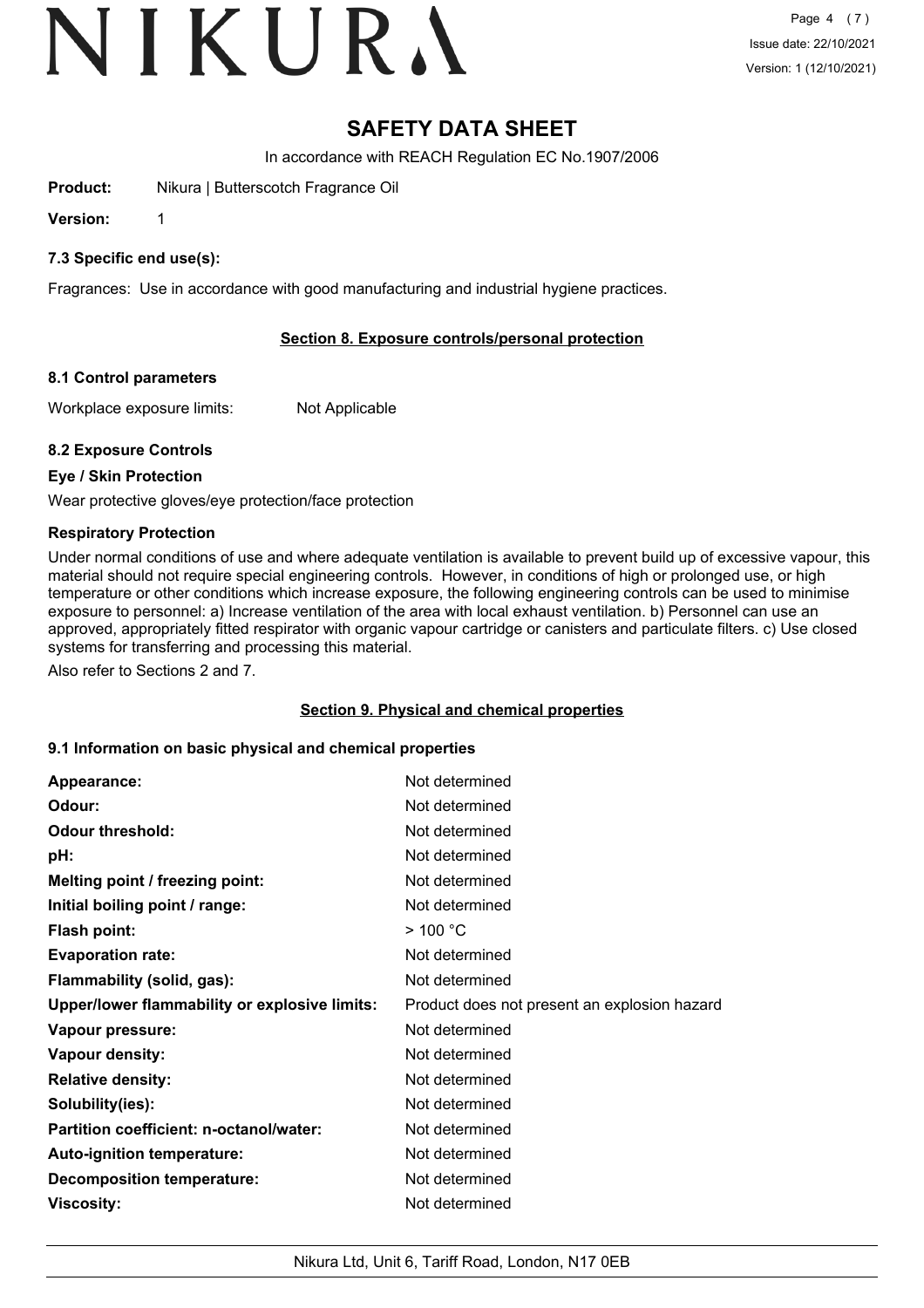Page 5 (7) Issue date: 22/10/2021 Version: 1 (12/10/2021)

# **SAFETY DATA SHEET**

In accordance with REACH Regulation EC No.1907/2006

**Product:** Nikura | Butterscotch Fragrance Oil

**Version:** 1

**Explosive properties:** Not expected **Oxidising properties:** Not expected

**9.2 Other information:** None available

# **Section 10. Stability and reactivity**

## **10.1 Reactivity:**

Presents no significant reactivity hazard, by itself or in contact with water.

#### **10.2 Chemical stability:**

Good stability under normal storage conditions.

## **10.3 Possibility of hazardous reactions:**

Not expected under normal conditions of use.

#### **10.4 Conditions to avoid:**

Avoid extreme heat.

#### **10.5 Incompatible materials:**

Avoid contact with strong acids, alkalis or oxidising agents.

## **10.6 Hazardous decomposition products:**

Not expected.

## **Section 11. Toxicological information**

## **11.1 Information on toxicological effects**

This mixture has not been tested as a whole for health effects. The health effects have been calculated using the methods outlined in Regulation (EC) No 1272/2008 (CLP).

| <b>Acute Toxicity:</b>                    | Based on available data the classification criteria are not met. |
|-------------------------------------------|------------------------------------------------------------------|
| <b>Acute Toxicity Oral</b>                | >5000                                                            |
| <b>Acute Toxicity Dermal</b>              | Not Applicable                                                   |
| <b>Acute Toxicity Inhalation</b>          | Not Available                                                    |
| <b>Skin corrosion/irritation:</b>         | Based on available data the classification criteria are not met. |
| Serious eye damage/irritation:            | Eye Damage / Irritation Category 2                               |
| <b>Respiratory or skin sensitisation:</b> | Based on available data the classification criteria are not met. |
| Germ cell mutagenicity:                   | Based on available data the classification criteria are not met. |
| <b>Carcinogenicity:</b>                   | Based on available data the classification criteria are not met. |
| <b>Reproductive toxicity:</b>             | Based on available data the classification criteria are not met. |
| <b>STOT-single exposure:</b>              | Based on available data the classification criteria are not met. |
| <b>STOT-repeated exposure:</b>            | Based on available data the classification criteria are not met. |
| <b>Aspiration hazard:</b>                 | Based on available data the classification criteria are not met. |

**Information about hazardous ingredients in the mixture**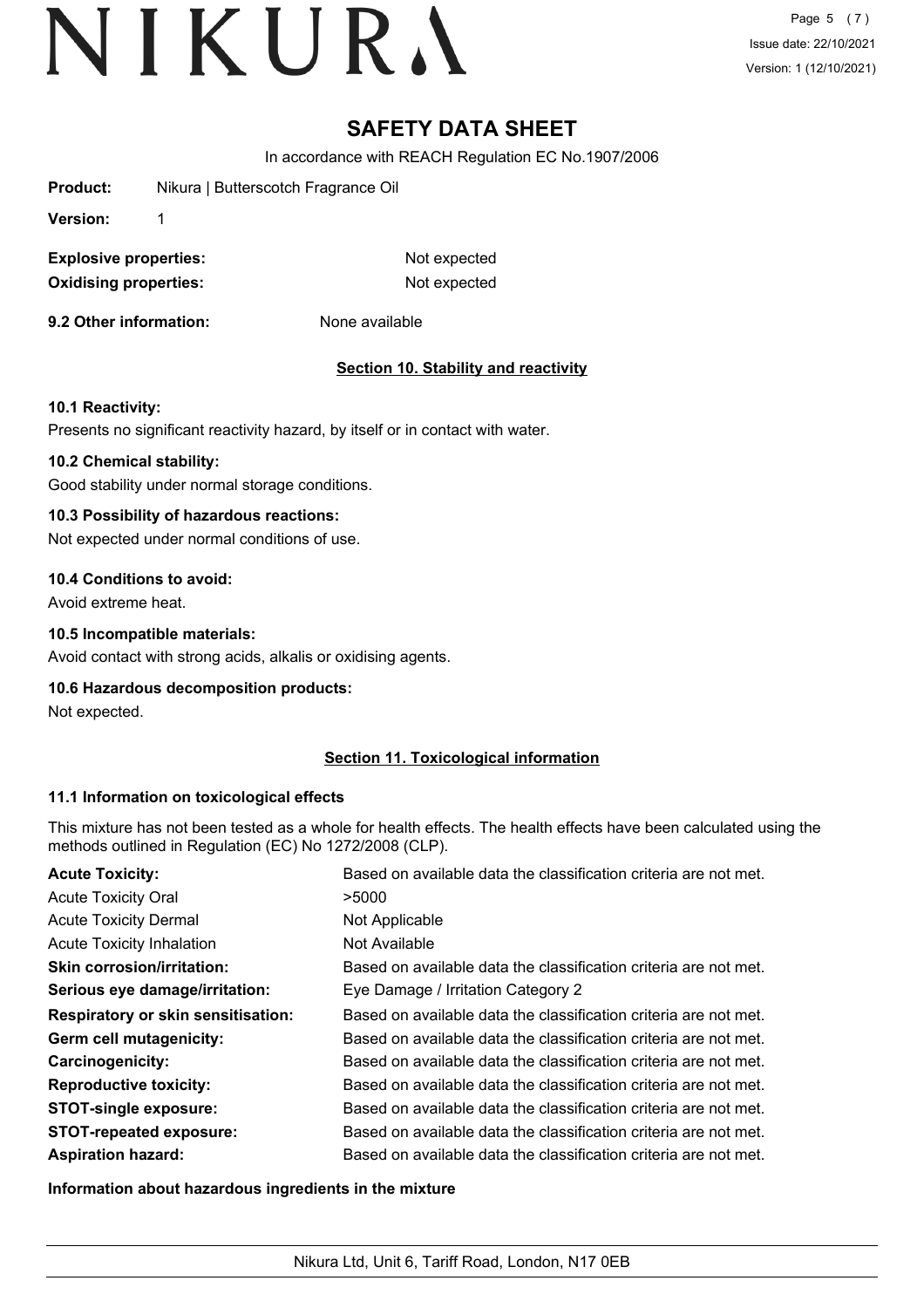Page 6 (7) Issue date: 22/10/2021 Version: 1 (12/10/2021)

# **SAFETY DATA SHEET**

In accordance with REACH Regulation EC No.1907/2006

**Product:** Nikura | Butterscotch Fragrance Oil

**Version:** 1

Not Applicable

Refer to Sections 2 and 3 for additional information.

# **Section 12. Ecological information**

| 12.1 Toxicity:                           | Not available |
|------------------------------------------|---------------|
| 12.2 Persistence and degradability:      | Not available |
| 12.3 Bioaccumulative potential:          | Not available |
| 12.4 Mobility in soil:                   | Not available |
| 12.5 Results of PBT and vPvB assessment: |               |

This substance does not meet the PBT/vPvB criteria of REACH, annex XIII.

**12.6 Other adverse effects:** Not available

# **Section 13. Disposal considerations**

# **13.1 Waste treatment methods:**

Dispose of in accordance with local regulations. Avoid disposing into drainage systems and into the environment. Empty containers should be taken to an approved waste handling site for recycling or disposal.

## **Section 14. Transport information**

| 14.1 UN number:                    | Not classified                                                                |
|------------------------------------|-------------------------------------------------------------------------------|
| 14.2 UN Proper Shipping Name:      | ۰                                                                             |
| 14.3 Transport hazard class(es):   | Not classified                                                                |
| <b>Sub Risk:</b>                   | Not classified                                                                |
| 14.4. Packing Group:               | Not classified                                                                |
| <b>14.5 Environmental hazards:</b> | Not environmentally hazardous for transport                                   |
| 14.6 Special precautions for user: | None additional                                                               |
|                                    | 14.7 Transport in bulk according to Annex II of MARPOL73/78 and the IBC Code: |
| Not classified                     |                                                                               |

# **Section 15. Regulatory information**

**15.1 Safety, health and environmental regulations/legislation specific for the substance or mixture** None additional

## **15.2 Chemical Safety Assessment**

A Chemical Safety Assessment has not been carried out for this product.

|                                | Section 16. Other information |
|--------------------------------|-------------------------------|
| <b>Concentration % Limits:</b> | $EDI$ 2=52.50%                |
| Total Fractional Values:       | $EDI$ 2=1.90                  |